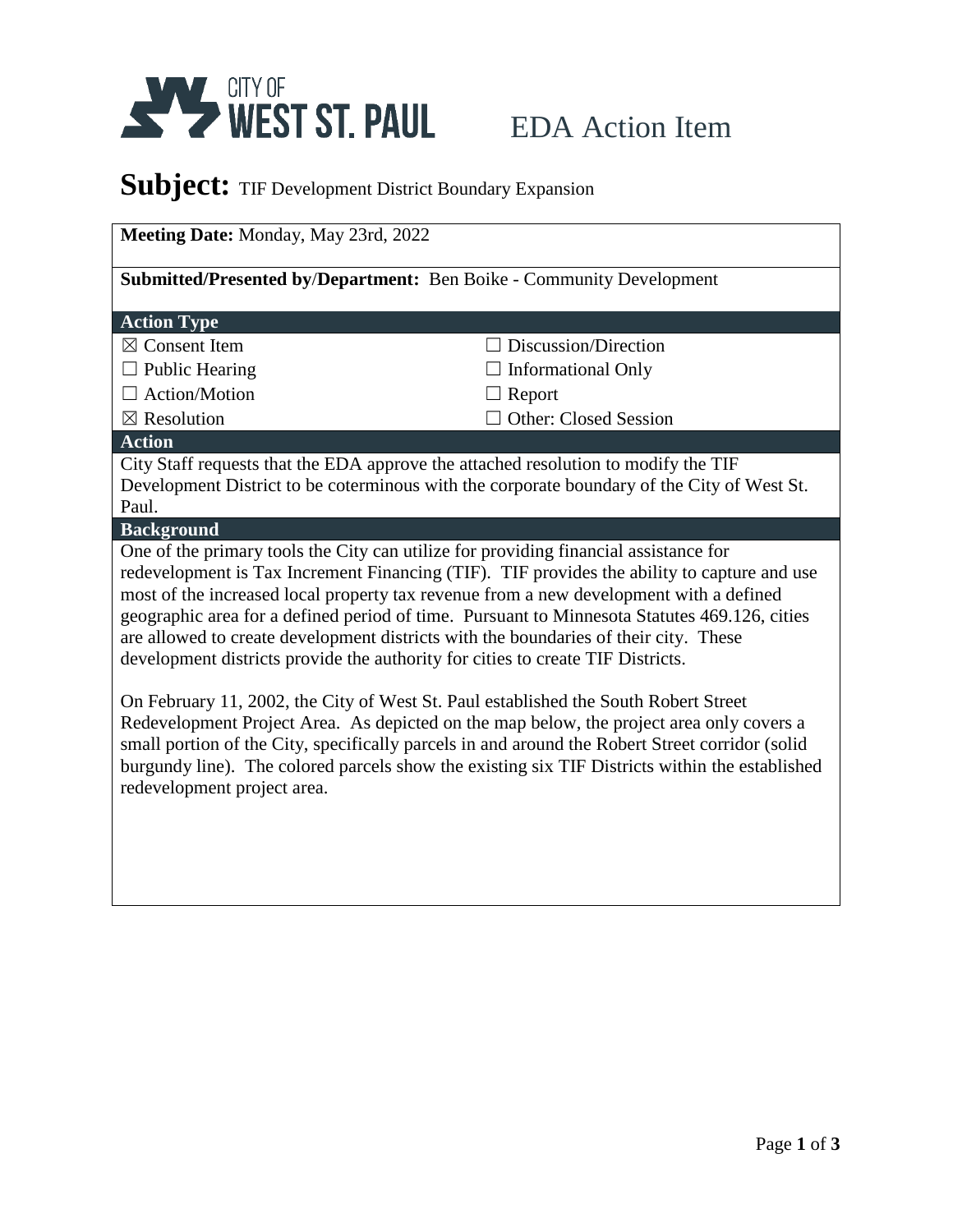

# EDA Action Item

#### Subject: TIF Development District Boundary Expansion



In order to provide additional flexibility in providing opportunity to establish TIF Districts in other areas of the community, the City's financial advisor, Ehlers, is recommending that the City expand the boundary of the redevelopment project area to be coterminous with the corporate boundaries of the City. This proposed expansion of the redevelopment project area will also allow the City to utilize TIF Administration Fees (City retains a percentage of all TIF dollars) to purchase property anywhere within the community as opposed to within the existing project area.